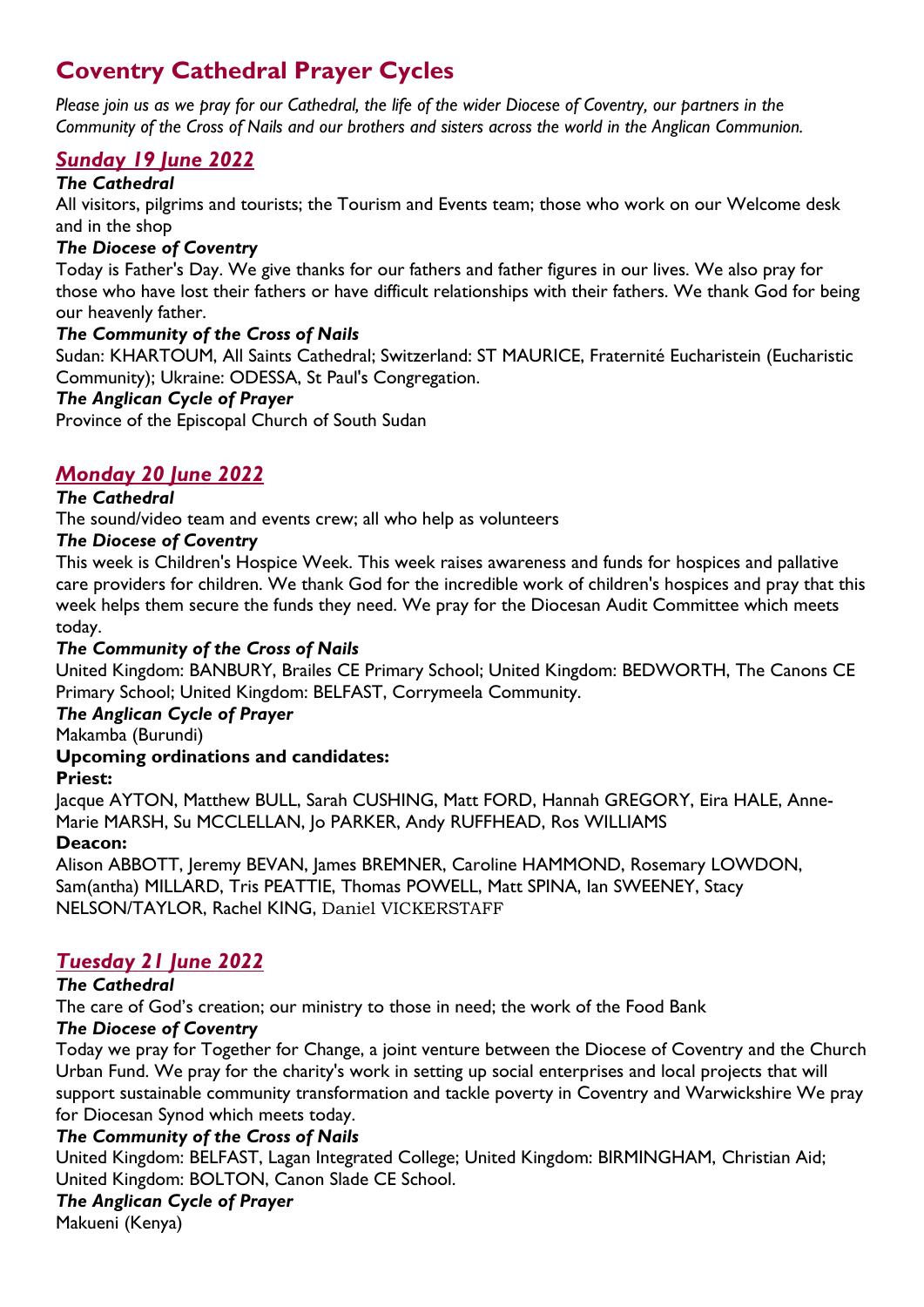# *Wednesday 22 June 2022*

## *The Cathedral*

Those who look after the Cathedral's finances; the Finance Committee; stewardship and fundraising

#### *The Diocese of Coventry*

We pray for the Finance and Administration department of the diocese. We pray for the Operations department of the diocese and for the DAC. We give thanks for each of these members of staff.

#### *The Community of the Cross of Nails*

United Kingdom: BRANSCOMBE, Branscombe CE Primary School; United Kingdom: BROADHEMBURY, Broadhembury CE Primary School; United Kingdom: BROMSGROVE, CFR Footprints and Touch of Hope.

#### *The Anglican Cycle of Prayer*

Makurdi (Nigeria)

# *Thursday 23 June 2022*

#### *The Cathedral*

The Vergers, the Servers and Stewards

#### *The Diocese of Coventry*

Today is International Widow's Day, a UN ratified day of action to address the poverty & injustice faced by millions of widows and their dependents. We pray for an end to the social stigmatisation and economic deprivation of widows. We pray for the Bishop's Core Staff Team which meets today.

#### *The Community of the Cross of Nails*

United Kingdom: BURY, Bury CE High School; United Kingdom: CAMBRIDGE, St Edward's, Cambridge; United Kingdom: COVENTRY, All Saints CE Primary School.

#### *The Anglican Cycle of Prayer*

Malabar (South India)

**Upcoming ordinations and candidates:**

#### **Priest:**

Jacque AYTON, Matthew BULL, Sarah CUSHING, Matt FORD, Hannah GREGORY, Eira HALE, Anne-Marie MARSH, Su MCCLELLAN, Jo PARKER, Andy RUFFHEAD, Ros WILLIAMS

#### **Deacon:**

Alison ABBOTT, Jeremy BEVAN, James BREMNER, Caroline HAMMOND, Rosemary LOWDON, Sam(antha) MILLARD, Tris PEATTIE, Thomas POWELL, Matt SPINA, Ian SWEENEY, Stacy NELSON/TAYLOR, Rachel KING, Daniel VICKERSTAFF

# *Friday 24 June 2022*

#### *The Cathedral*

Our communications – internal and external; 'Cathedral Matters'; the website; our use of social media *The Diocese of Coventry* 

This week is Refugee Week. We pray for all those who are separated from their loved ones and homeland and those who have fled persecution and are searching for peace and security. We pray, too, for the vital work of the Coventry Refugee and Migrant Centre, and that we would find ways of supporting and welcoming refugees into our communities.

#### *The Community of the Cross of Nails*

United Kingdom: COVENTRY, All Saints Church, Allesley; United Kingdom: COVENTRY, Bablake School; United Kingdom: COVENTRY, Barnabas Fund.

## *The Anglican Cycle of Prayer*

Malaita (Melanesia)

#### **Upcoming ordinations and candidates:**

#### **Priest:**

Jacque AYTON, Matthew BULL, Sarah CUSHING, Matt FORD, Hannah GREGORY, Eira HALE, Anne-Marie MARSH, Su MCCLELLAN, Jo PARKER, Andy RUFFHEAD, Ros WILLIAMS

#### **Deacon:**

Alison ABBOTT, Jeremy BEVAN, James BREMNER, Caroline HAMMOND, Rosemary LOWDON, Sam(antha) MILLARD, Tris PEATTIE, Thomas POWELL, Matt SPINA, Ian SWEENEY, Stacy NELSON/TAYLOR, Rachel KING, Daniel VICKERSTAFF